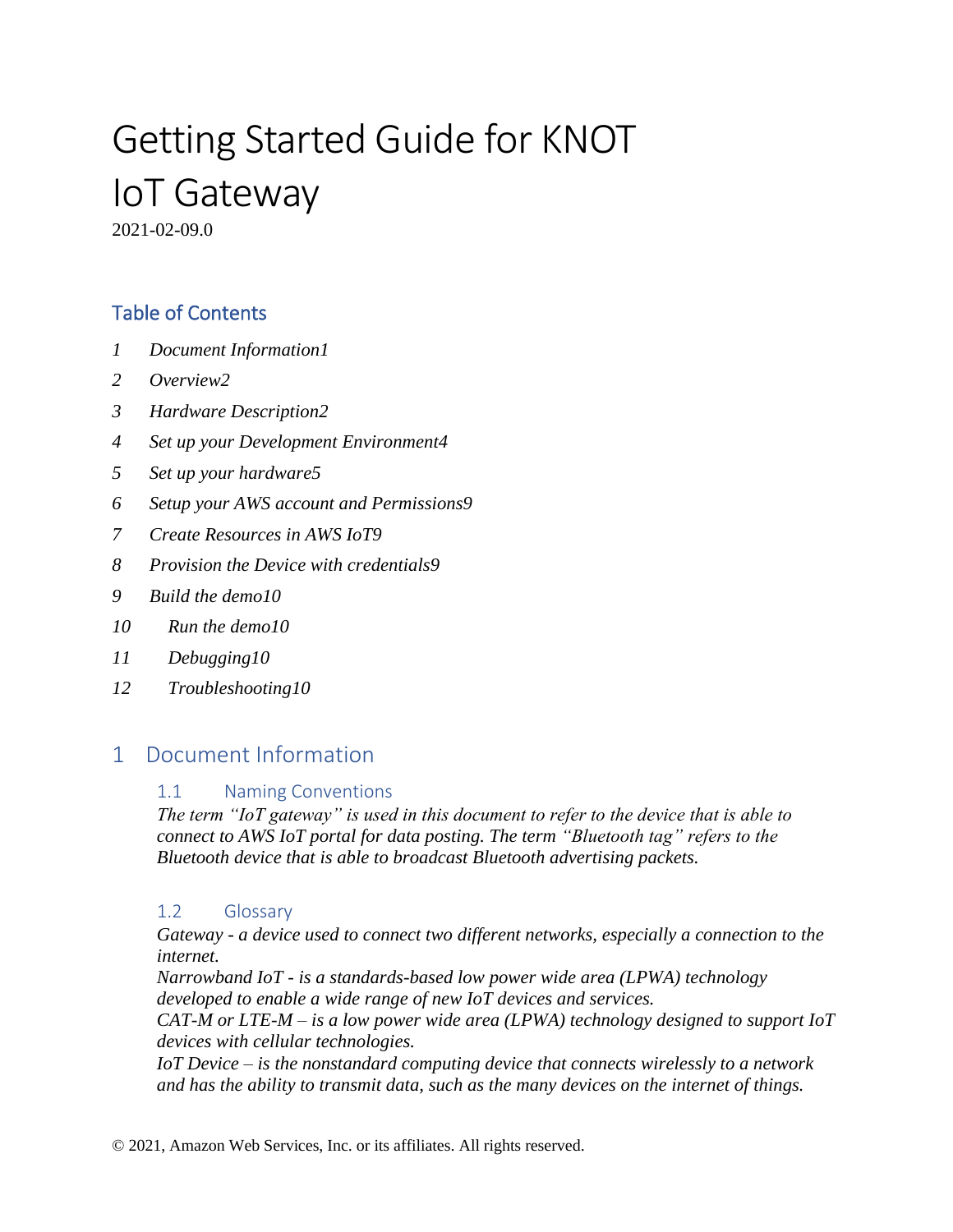- 1.3 Revision History (Version, Date, Description of change)
- *1.0 14-Jan-2022 Initial Version*

#### <span id="page-1-0"></span>2 Overview

#### *KNOT or RB924i-2nD-BT5&BG77.*

*The newest addition to the MikroTik IoT product family – KNOT – is a truly universal device with exceptional connectivity options and protocol support. It is an IoT Gateway that uses Narrow Band and CAT-M technology. Because of the low cost, low bandwidth cellular connection, it is supported by countless mobile operators around the globe.* 

*KNOT can monitor onboard GPIOs, convert Modbus protocol to TCP, and even forward Bluetooth packets to TCP/IP network via HTTPS and MQTT.* 

*It could be used as a backup connection for the Ethernet or as a management channel for your network. NB/CAT-M monthly plan is much cheaper than LTE.*

#### <span id="page-1-1"></span>3 Hardware Description

3.1 DataSheet

*KNOT: <https://mikrotik.com/product/knot#fndtn-specifications>*

#### 3.2 Standard Kit Contents

*Included parts are shown in the bottom the KNOT's specification page (under "Included parts"): https://mikrotik.com/product/knot*

*[24V 1.2A power adapter](https://i.mt.lv/cdn/rb_images/part331393422988m.jpg)  [K-47 wall mount set](https://i.mt.lv/cdn/rb_images/part1071615203508m.jpg) [USB OTG cable](https://i.mt.lv/cdn/rb_images/part151391160298m.jpg) [DIN rail mount set](https://i.mt.lv/cdn/rb_images/part1241615203583m.jpg)* 

*KNOT manual (hardware setup) can be found at: https://help.mikrotik.com/docs/pages/viewpage.action?pageId=41680915*

*You will require RJ-45 cables to setup LAN and/or WAN connection. RJ-45 cables are not provided.*

*The device can be powered with micro-USB(5-5 V), DC-jack (12-57 V) or PoE (active af/at and passive – 12-57 V). Micro-USB and DC jack are provided with the package.*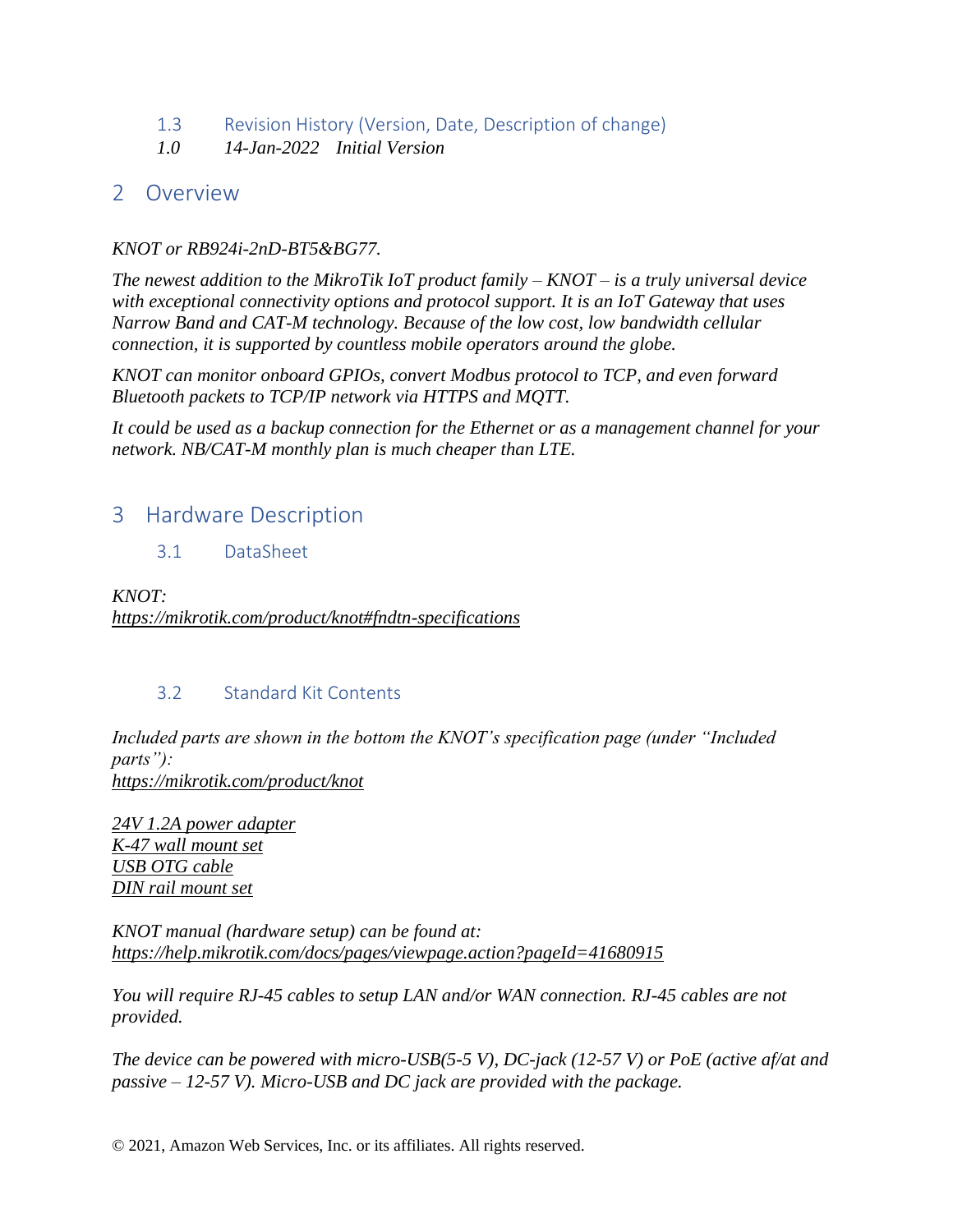#### 3.3 User Provided items

*RJ-45 connection or NB-IoT/Narrow band WAN connection is required for the device to reach global network.*

*In case it is RJ-45/Ethernet connection to ISP router/any other uplink router – an ethernet cable connection must be provided to the unit (device has x2 100 Mbps Ethernet ports).*

*In case it is NB-IoT/Narrowband WAN ISP connection, you will need:*

*1) IOT NB/LTE-M SIM card (SIM card that supports IOT NB/LTE-M connection); 2) External antennas for the Narrow Band modem and GPS. Not provided with the package. <https://help.mikrotik.com/docs/pages/viewpage.action?pageId=41680915#heading-GPS>*

*Access to the POWER source via a power adapter (adapter is provided).*

#### 3.4 3 3<sup>rd</sup> Party purchasable items

*Not required.*

#### 3.5 Additional Hardware References

*KNOT can publish MQTT messages to AWS. The message itself can be a KNOT's report – message with the general information about the device, like model name, serial number, RouterOS version, current CPU, used memory, free memory, and up-time.*

*Or, you can use the KNOT with additional hardware, like Bluetooth tags (that can be positioned around the KNOT's Bluetooth range). Bluetooth tags should be able to broadcast Bluetooth advertising packets over advertising channels 37, 38 or/and 39.*

*KNOT's Bluetooth interface is able to receive the tag's reports and display them in the device's GUI. Tag's reports are usually broadcasted in the HEX format. The KNOT can be scripted to publish the tag's reports via MQTT to AWS broker/servers.*

*Once the payload is displayed on the server - the published HEX payload can be deciphered into an understandable format. The HEX's payload (that was reported by the tag) will contain information about the tag, like for example, its temperature at the moment of the report (if the device has a temperature sensor) or its acceleration – movement (if the tag has a built-in acceleration sensor).*

*You can use any vendor Bluetooth tag, as long as the tag supports advertising over Bluetooth advertising channels 37, 39 and/or 39.*

*MikroTik's tags can found at: https://mikrotik.com/product/tg\_bt5\_in and https://mikrotik.com/product/tg\_bt5\_out*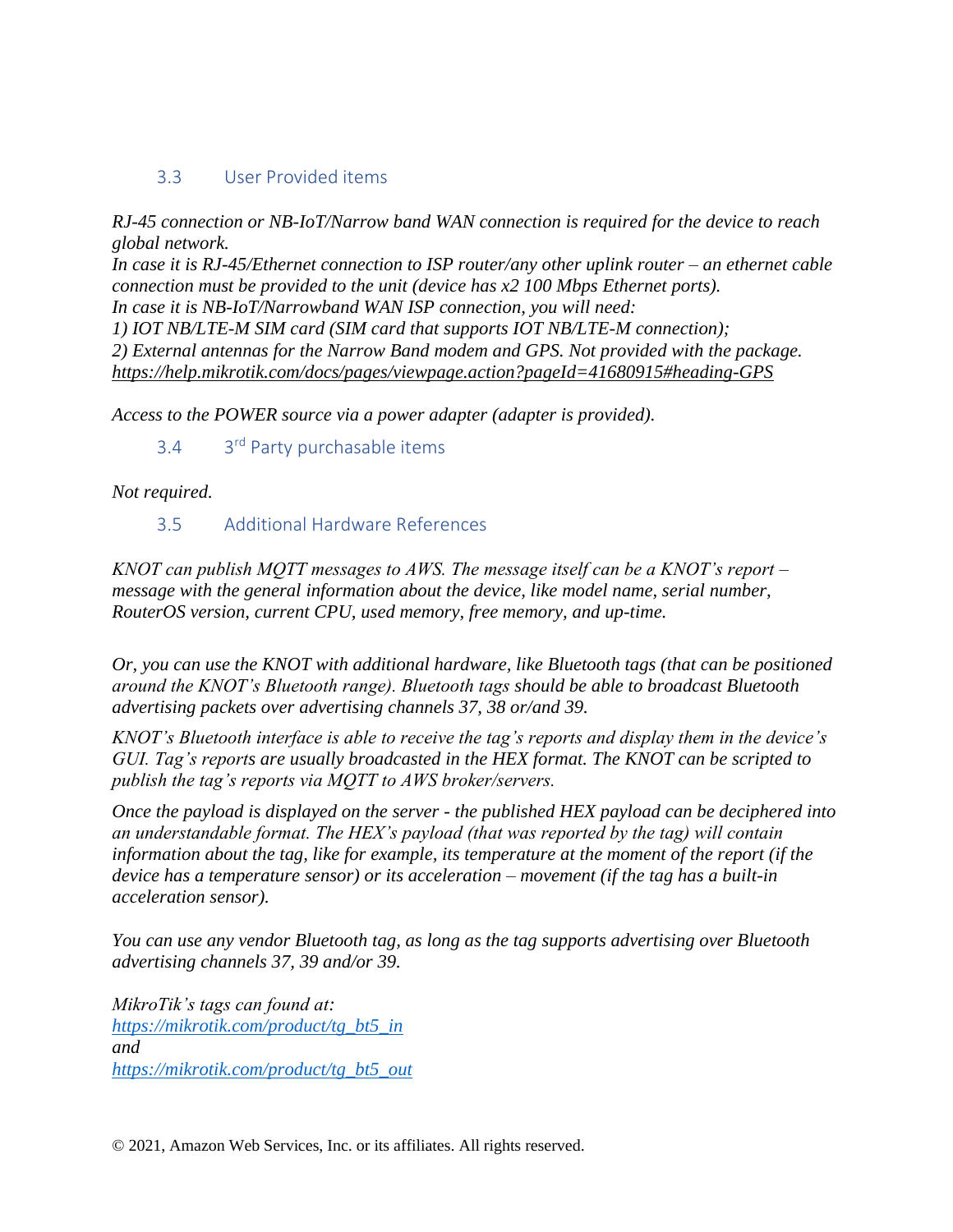*If the GNSS is required to pinpoint the KNOT's location, you can use: https://mikrotik.com/product/acgpsa GPS antenna.*

# <span id="page-3-0"></span>4 Set up your Development Environment

#### 4.1 Tools Installation (IDEs, Toolchains, SDKs)

*MikroTik "first time configuration" guide can be found at: <https://help.mikrotik.com/docs/display/ROS/First+Time+Configuration>*

*KNOT manual can be found at: <https://help.mikrotik.com/docs/pages/viewpage.action?pageId=41680915>*

*KNOT quick-guide can be found at: <https://help.mikrotik.com/docs/pages/viewpage.action?pageId=40992896>*

*MQTT publish to AWS: https://help.mikrotik.com/docs/pages/viewpage.action?pageId=63045633*

*RouterOS (MikroTik operation system) is based on linux kernel. RouterOS v6.x. – supports Linux Kernel version 3.3.5. In RouterOS v7.x – system kernel has been updated to version 5.6.3.*

*RouterOS can be managed using different options: https://help.mikrotik.com/docs/display/ROS/Management+tools CLI (telnet), WEBGUI (443/80 port), Winbox (software). WEBGUI alows you to browse the settings using your browser. Chrome, Mazilla – the popular choices are suggested. Winbox is a small utility that allows the administration of MikroTik RouterOS using a fast and simple GUI. It is a native Win32 binary but can be run on Linux and macOS (OSX) using Wine.* 

*RouterOS firmware versions can be found at: https://mikrotik.com/download KNOT uses MIPSBE architecture.*

*RouterOS documentation can be found at: <https://help.mikrotik.com/docs/display/ROS/RouterOS>*

#### 4.2 Other software required to develop and debug applications for the device

*You can debug the KNOT using its own (software build-in) debug tools, like pings or packet capture.*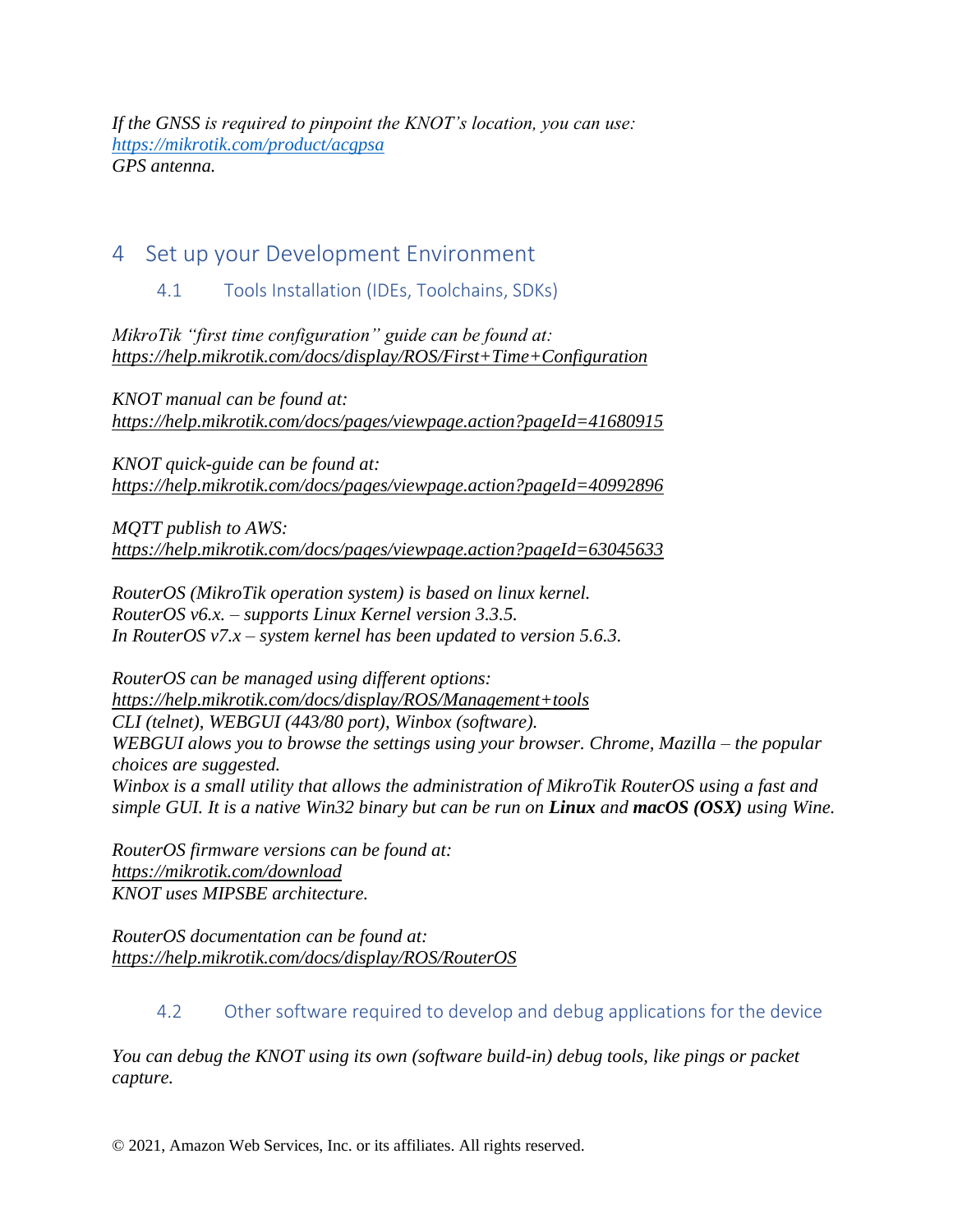*You can debug NB-IoT/Narrowband connection following the guide: <https://help.mikrotik.com/docs/display/UM/BG77+modem+AT+commands>*

*Community presentation on RouterOS debugging:*

*[https://mum.mikrotik.com/presentations/LB16/presentation\\_3546\\_1466414640.pdf](https://mum.mikrotik.com/presentations/LB16/presentation_3546_1466414640.pdf) and: [https://mum.mikrotik.com/presentations/LK17/presentation\\_4374\\_1497252077.pdf](https://mum.mikrotik.com/presentations/LK17/presentation_4374_1497252077.pdf)*

*page 35.*

4.3 Other pre-requisites

*Not required.*

4.4 Additional Software References

*MikroTik forum: https://forum.mikrotik.com/*

# <span id="page-4-0"></span>5 Set up your hardware

*KNOT manual (hardware setup guide) can be found at: <https://help.mikrotik.com/docs/pages/viewpage.action?pageId=41680915>*

*KNOT quick-guide can be found at: <https://help.mikrotik.com/docs/pages/viewpage.action?pageId=40992896>*

*MQTT publish to AWS guide: <https://help.mikrotik.com/docs/pages/viewpage.action?pageId=63045633>*

*The device pictures are available over at: <https://mikrotik.com/product/knot#fndtn-gallery>*

*RouterOS firmware versions can be found at: <https://mikrotik.com/download> KNOT uses MIPSBE architecture.*

*RouterOS upgrade guide can be found at: https://help.mikrotik.com/docs/display/ROS/Upgrading+and+installation*

*RouterOS documentation can be found at: https://help.mikrotik.com/docs/display/ROS/RouterOS*

*Connecting:*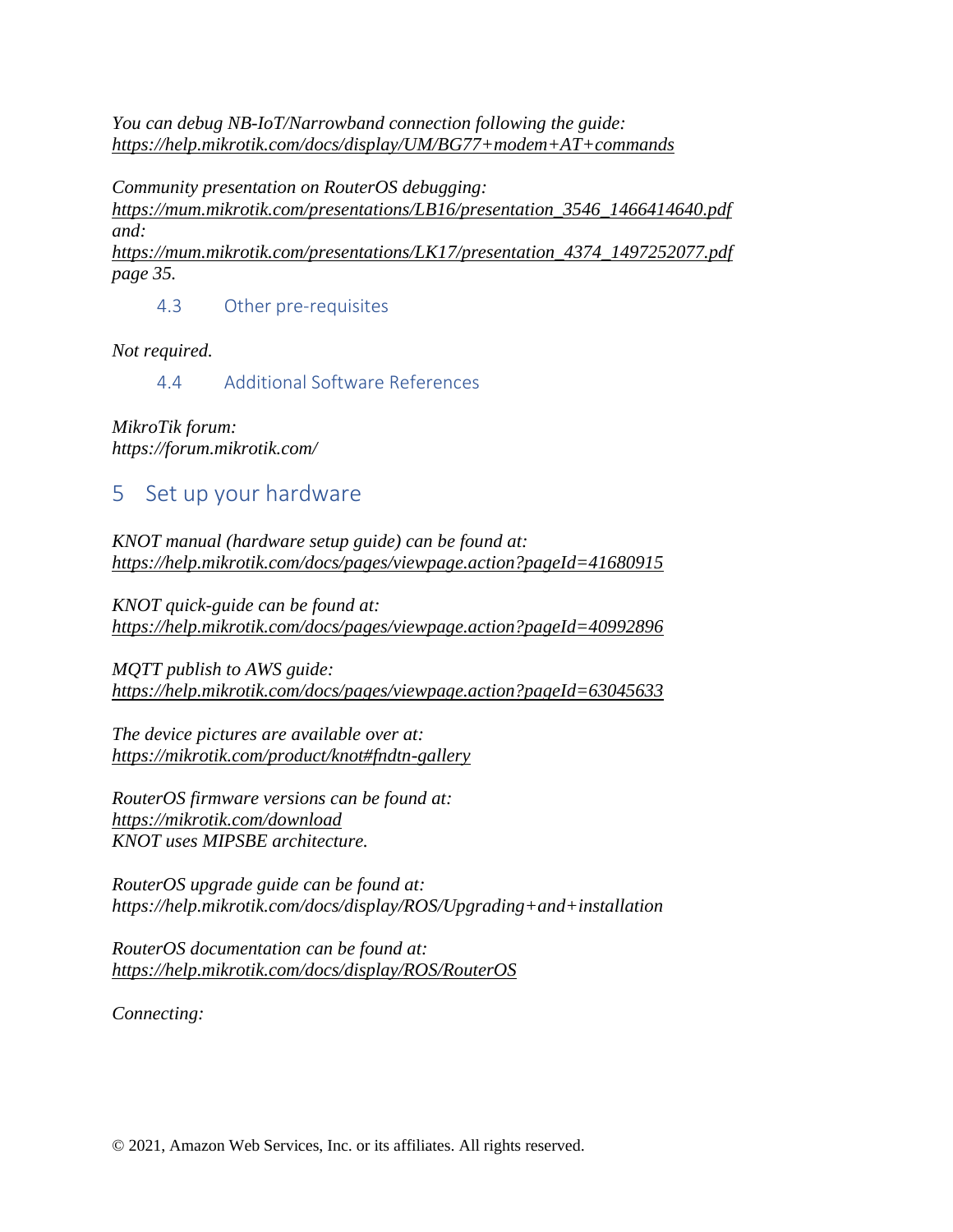

*Make sure your Internet service provider is allowing hardware change and will issue an automatic IP address;*

- *Connect your ISP cable to the first Ethernet port (First Ethernet port should be used for WAN connection) or/and insert the CAT-M/NB-IoT SIM Card into the SIM slot;*
- *Connect the device to the power source;*
- *Open network connections on your computer and search for MikroTik wireless network connect to it or connect your PC to the second Ethernet port with RJ-45 Ethernet cable;*
- *The configuration has to be done using a web browser or mobile app. Alternatively, you can use a WinBox configuration tool [https://mt.lv/winbox;](https://mt.lv/winbox)*
- *Open [https://192.168.88.1](https://192.168.88.1/) in your web browser to start configuration, user name: admin and there is no password by default;*
- *Click the Check for updates button and update your RouterOS software to the latest version, must have an active Internet connection;*
- *From here, you can use Quick Set for a quick setup for the device.*

*Mounting:*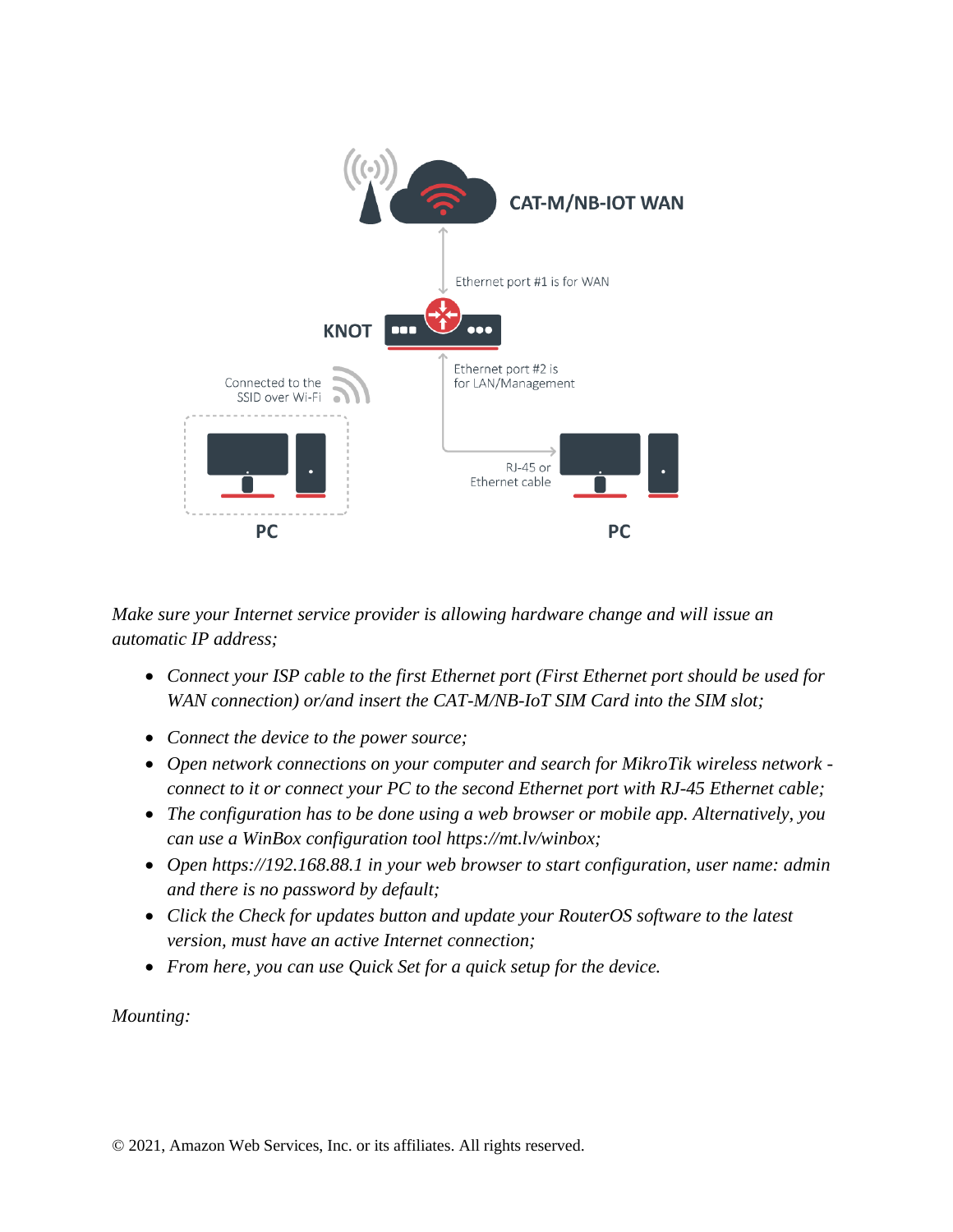

- *1. The device can be mounted using provided DIN rail mount set. Designed to fit standard 35 mm x 7.5 mm DIN rails. Attach it with two provided screws to the device and attach the device to the DIN rail. The DIN rail is not provided in the package.*
- *2. Alternatively, it is possible to attach the device to a wall, using the provided screw holes on the back of the unit. The device should be mounted in a way that the cable openings are pointing downward as shown in the picture.*

*Warning! This equipment should be installed and operated with a minimum distance of 20 cm between the device and your body. The operation of this equipment in the residential environment could cause radio interference. Mounting and configuration of this device should be done by a qualified person.*

*Powering:*

- *Direct-input power jack (5.5 mm outside and 2 mm inside, female, pin positive plug) accepts 12-57 V DC.*
- *microUSB port accepts 5 V powering.*
- *Ethernet port accepts 802.3af/at Power over Ethernet 12-57 V DC.*

*The power consumption under maximum load with attachments can reach 18 W.*

#### *Connecting to a PoE Adapter:*

- *1. Connect the Ethernet cable from the device to the PoE+DATA port of the PoE adapter.*
- *2. Connect an Ethernet cable from your local network (LAN) to the PoE adapter.*
- *3. Connect the power cord to the adapter, and then plug the power cord into a power outlet.*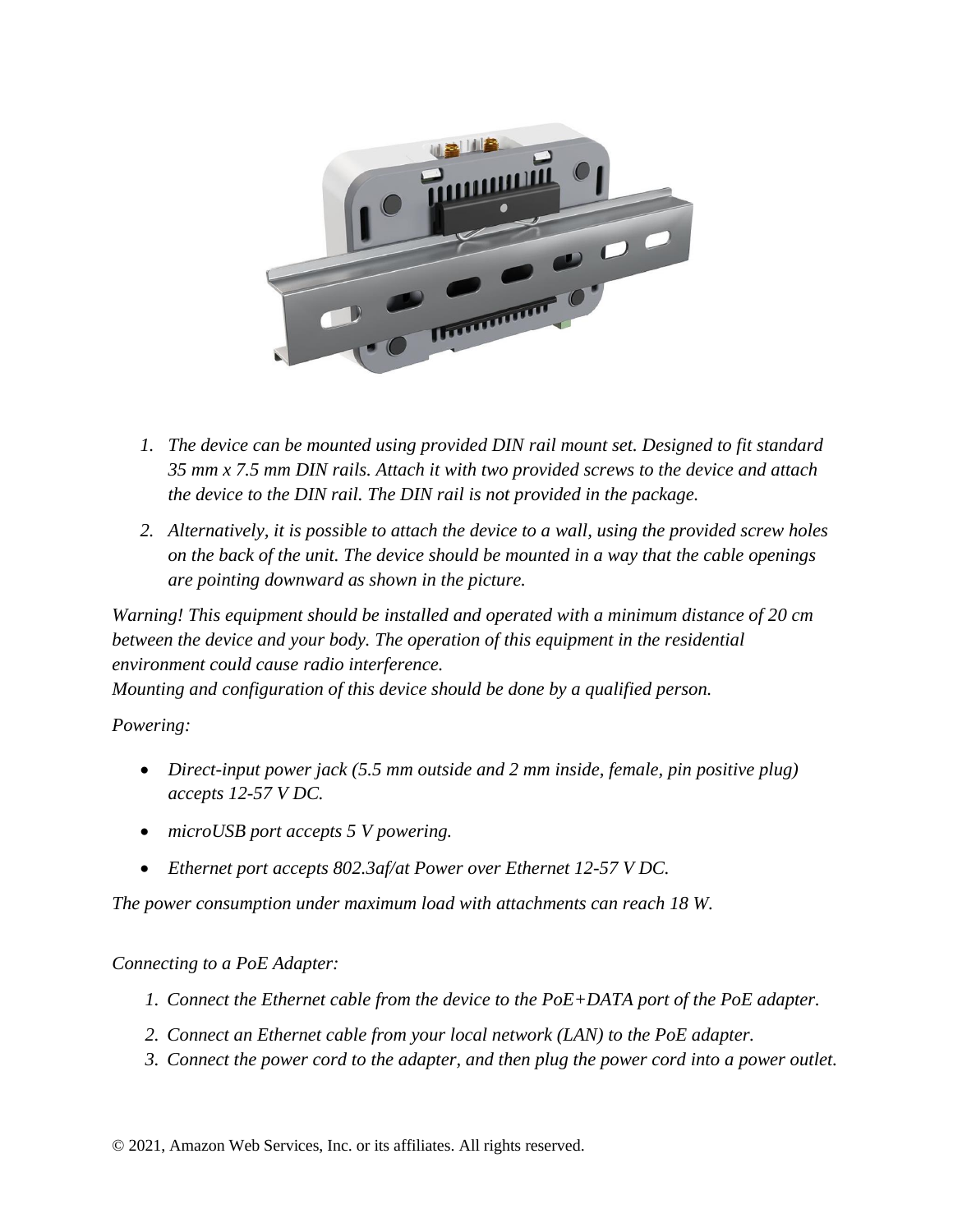*Extension slots and ports:*



- *2.4 GHz, 802.11b/g/n, antenna gain 1.5 dBi.*
- *Built-in GPS module (GPS, GLONASS, BeiDou, Galileo).*
- *Two 10/100 Ethernet ports, supporting automatic cross/straight cable correction (Auto MDI/X). Either straight or crossover cable can be used for connecting to other network devices. The Ethernet port accepts 12-57 V DC power from an 802.3af/at PoE injector.*
- *One microUSB 2.0 port.*
- *One nano SIM slot.*
- *Bluetooth version 5.2, antenna gain 2 dBi.*

*GNSS and NB/CAT-M antenna slots:*

*Attach your antennas to the SMA connectors:*



*BG77 supports NB and GNSS !cannot be used together! <https://help.mikrotik.com/docs/display/ROS/IoT>*

*External antennas must be connected to use the Narrow Band modem and GPS. Not provided with the package.*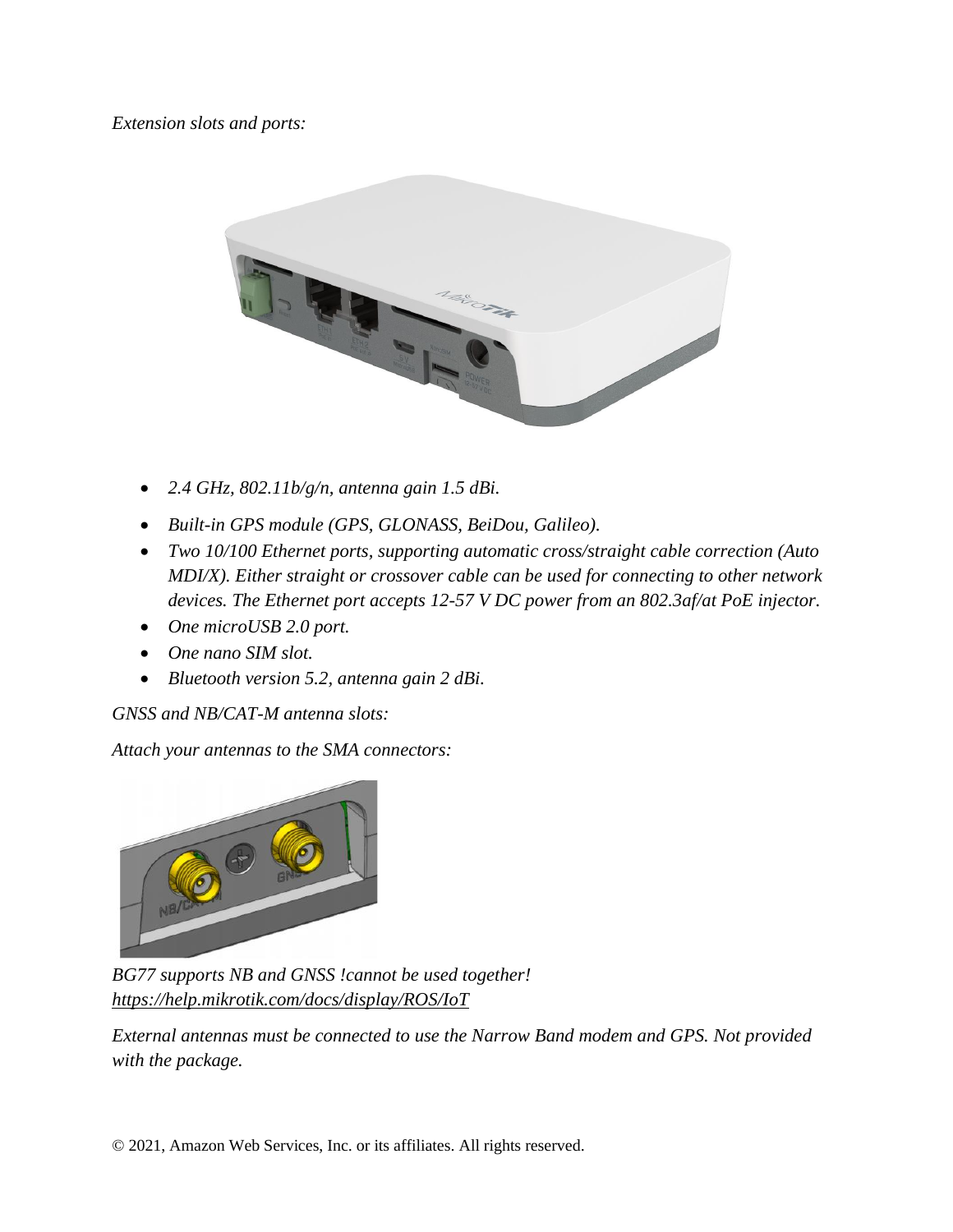*Buttons and jumpers: Reset button:*

- *Hold this button during boot time until the LED light starts flashing, release the button to reset RouterOS configuration (total 5 seconds). In other words, press the reset button before applying power to the device and power on the unit, while keeping the reset button pressed for 5 seconds (until the last LED [to the right] on the LED panel starts blinking) – then release the button.*
- *Keep holding for 5 more seconds, LED turns solid, release now to turn on CAP mode. The device will now look for a CAPsMAN server (total 10 seconds).*
- *Or keep holding the button for 5 more seconds until LED turns off, then release it to make the RouterBOARD look for Netinstall servers (total 15 seconds).*

*Regardless of the above option used, the system will load the backup RouterBOOT loader if the button is pressed before power is applied to the device. Useful for RouterBOOT debugging and recovery.*

# <span id="page-8-0"></span>6 Setup your AWS account and Permissions

Refer to the instructions at [Set up your AWS Account.](https://docs.aws.amazon.com/iot/latest/developerguide/setting-up.html) Follow the steps outlined in these sections to create your account and a user and get started:

- Sign up for an AWS account and
- Create a user and grant permissions.
- Open the AWS IoT console

<span id="page-8-1"></span>Pay special attention to the Notes.

# 7 Create Resources in AWS IoT

Refer to the instructions at [Create AWS IoT Resources.](https://docs.aws.amazon.com/iot/latest/developerguide/create-iot-resources.html) Follow the steps outlined in these sections to provision resources for your device:

- Create an AWS IoT Policy
- Create a thing object

Pay special attention to the Notes.

# <span id="page-8-2"></span>8 Provision the Device with credentials

*MQTT publish to AWS guide is shown over at:*

*https://help.mikrotik.com/docs/pages/viewpage.action?pageId=63045633 The guide shows how to generate certificates using AWS portal (https://help.mikrotik.com/docs/pages/viewpage.action?pageId=63045633#heading-Certificates) and how to import the certificates into the Router (https://help.mikrotik.com/docs/pages/viewpage.action?pageId=63045633#heading-Certificates-2).*